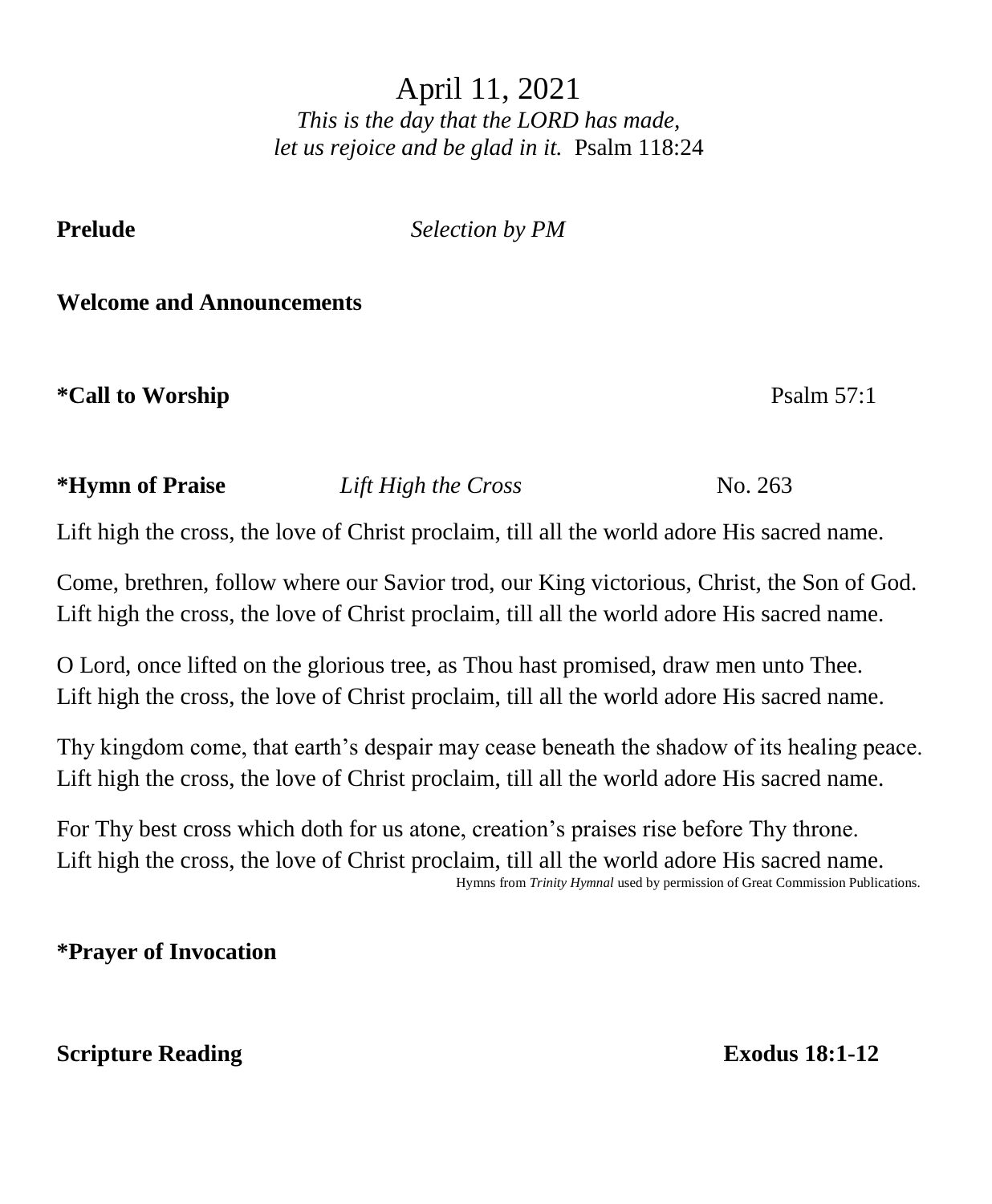## **Prayer of Confession**

Our Gracious Heavenly Father, continue to lead us in your ways. We are frail and feeble and many times we have fallen short this week and sinned against you. Please forgive us of all our sins, we pray, not because of who we are, or because of the good things that we have done, but only because of what your son, Jesus Christ, has done for us in His life, death, and resurrection. Build us up in our faith that we may trust in you more, and that we might be able to forsake our sinful patterns. And help us to be gracious and kind to all those that we would meet this week, always speaking your truth in love. For it's in Jesus name that we pray, Amen.

#### **Assurance of Pardoning Grace**  Psalm 57:2-3

**2** I cry out to God Most High, to God, who fulfills his purpose for me.**<sup>3</sup>** He sends from heaven and saves me, rebuking those who hotly pursue me; God sends his love and faithfulness.

## **Offering**

*Selection by PM*

## \***Doxology** No. 731

Praise God, from Whom all blessings flow; Praise Him, all creatures here below; Praise Him above, ye heav'nly host; Praise Father, Son, and Holy Ghost.

Hymns from *Trinity Hymnal* used by permission of Great Commission Publications.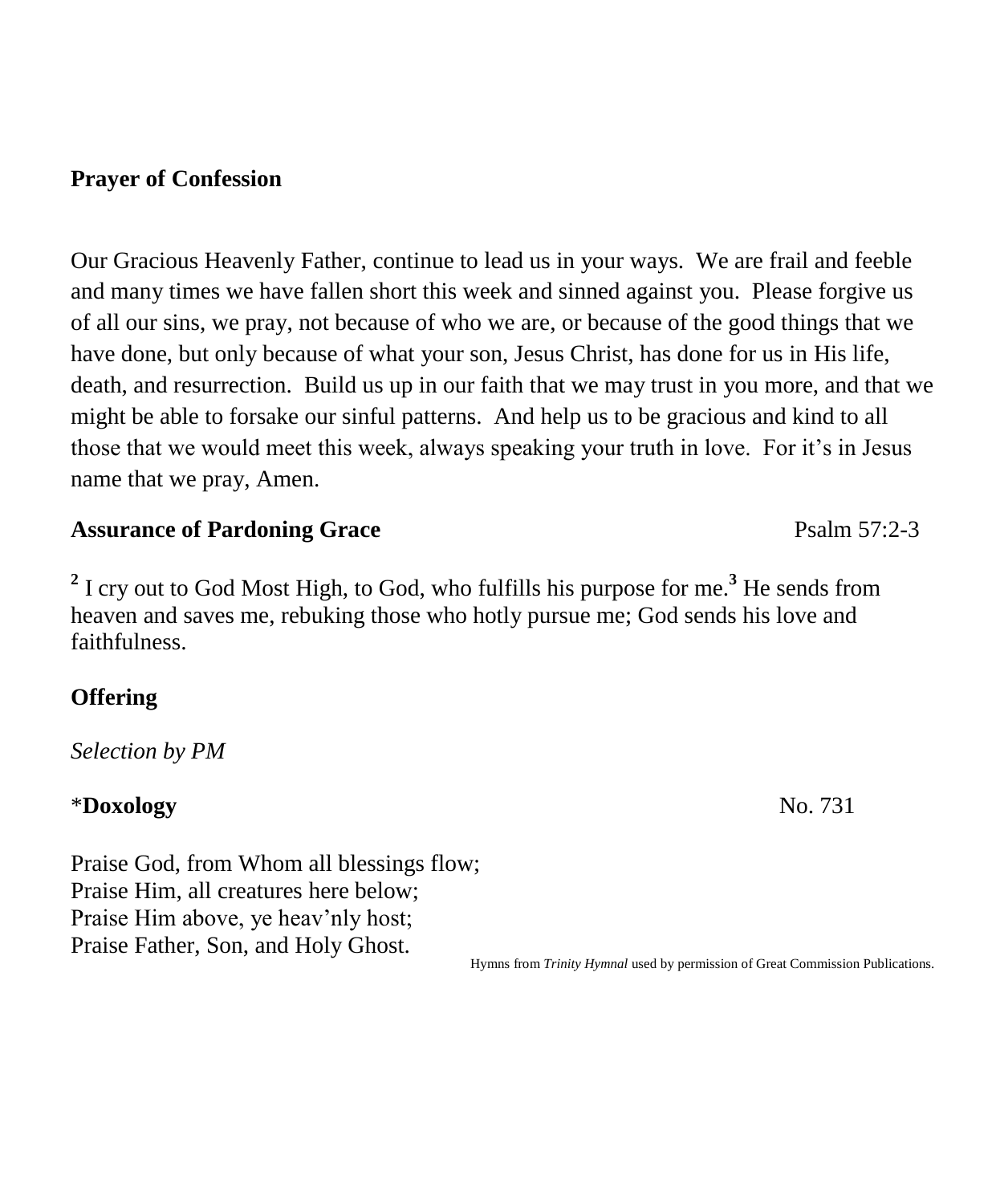## \***Hymn of Thanksgiving** *Were you there?* No. 260

Were you there when they crucified my Lord? (were you there?) Were you there when they crucified my Lord? (were you there?) Oh! Sometimes it causes me to tremble, tremble, tremble. Were you there when they crucified my Lord? (were you there?)

Were you there when they nailed him to the tree? (were you there?) Were you there when they nailed him to the tree? (were you there?) Oh! Sometimes it causes me to tremble, tremble, tremble. Were you there when they nailed him to the tree? (were you there?)

Were you there when they pierced him in the side? (were you there?) Were you there when they pierced him in the side? (were you there?) Oh! Sometimes it causes me to tremble, tremble, tremble. Were you there when they pierced him in the side? (were you there?)

Were you there when they laid him in the tomb? (were you there?) Were you there when they laid him in the tomb? (were you there?) Oh! Sometimes it causes me to tremble, tremble, tremble. Were you there when they laid him in the tomb? (were you there?)

Were you there when he rose up from the dead? (were you there?) Were you there when he rose up from the dead? (were you there?) Sometimes I feel like shouting 'Glory, glory, glory!' Were you there when he rose up from the dead? (were you there?)

Hymns from *Trinity Hymnal* used by permission of Great Commission Publications.

### **Westminster Shorter Catechism 18-19**

#### Q. 18. **Wherein consists the sinfulness of that estate where into man fell?**

A. The sinfulness of that estate where into man fell consists in the guilt of Adam's first sin, the want of original righteousness, and the corruption of his whole nature, which is commonly called original sin; together with all actual transgressions which proceed from it.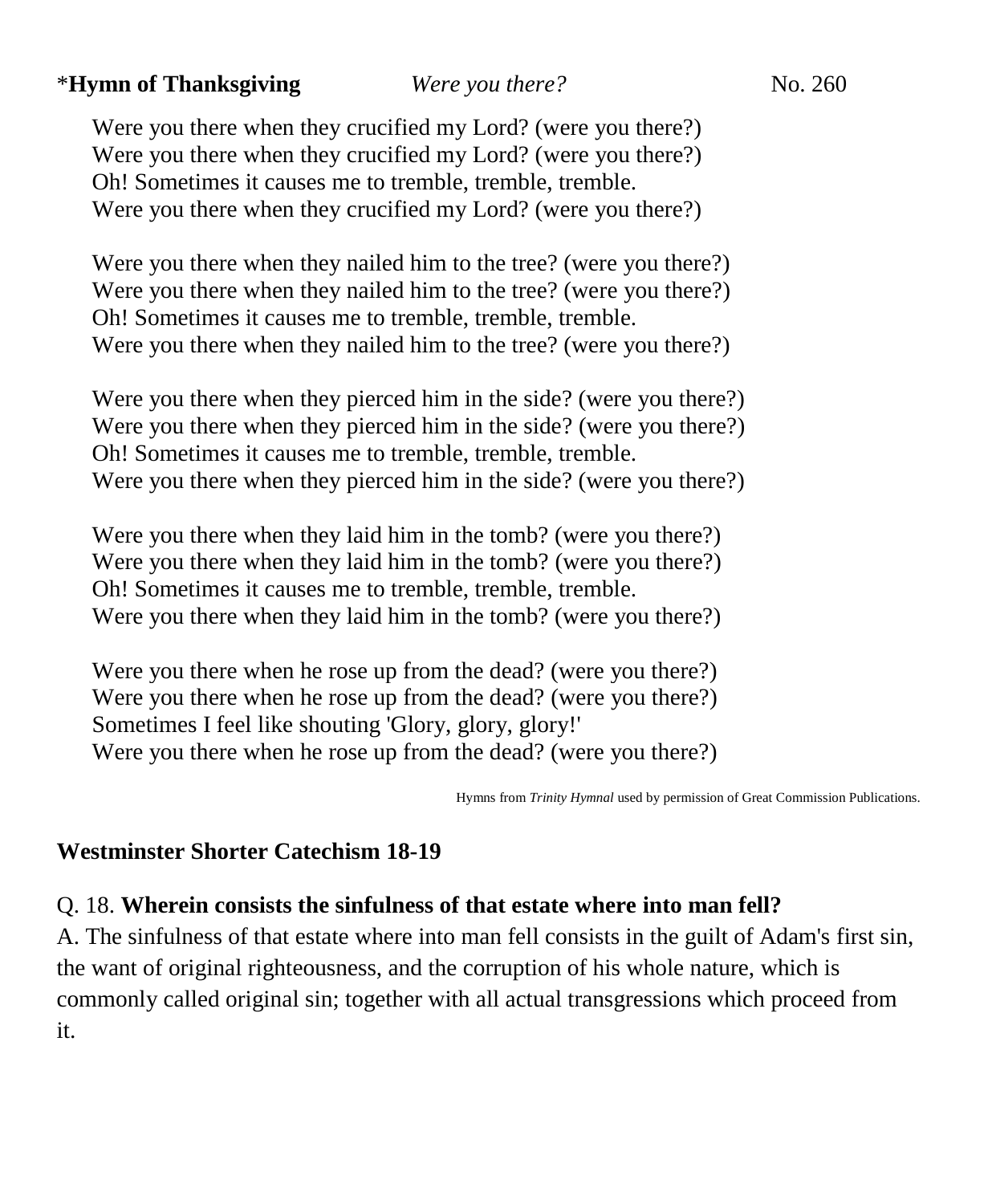#### Q. 19. **What is the misery of that estate where into man fell?**

A. All mankind by their fall lost communion with God, are under his wrath and curse, and so made liable to all the miseries in this life, to death itself, and to the pains of hell forever.

#### **Prayer of Intercession**

**\*Hymn of Preparation** *Psalm 57 Tune: Jesus Thy Blood and Righteousness*

> $<sup>1</sup>$  Thy mercy, God, to me extend;</sup> On Thy protection I depend, And to Thy wings for shelter haste Until this storm be overpast.  $2^2$  To Him I will in trouble cry, The sovereign Judge and God most high, Who wonders for me hath begun, And will not leave His work undone.

 $3$  For He from heav'n shall quell the power Of him who would my life devour; Forth shall His truth and mercy send, And my distracted soul defend. <sup>4</sup> For I with cru-el men converse, Like hungry lions wild and fierce; With men whose teeth are spears, their words Envenomed darts and two-edg'd swords.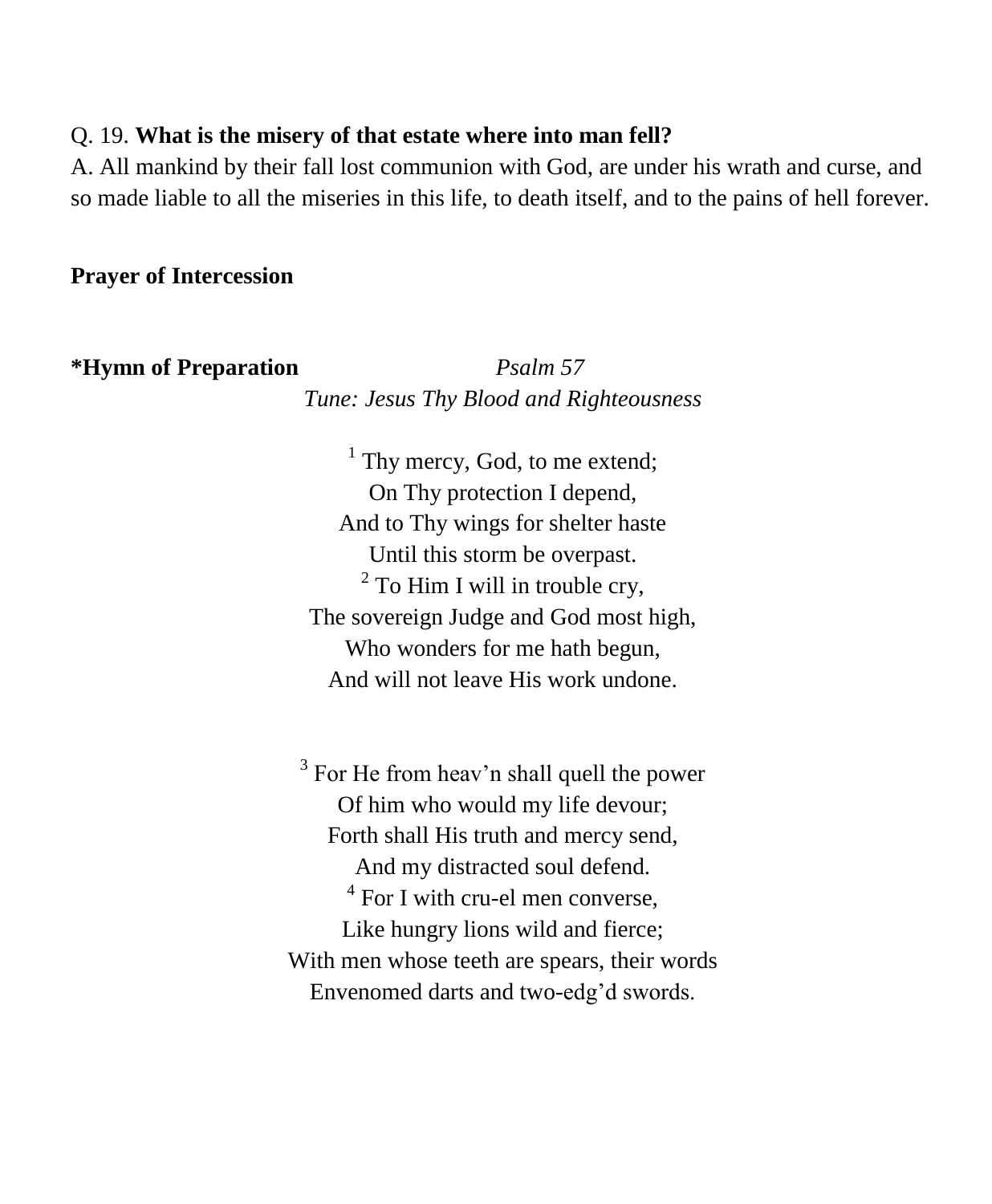1. Jesus the lynch pin

2. The unpardonable sin

3. Keep Proclaiming

Questions:

- 1. What is essential to know about who Jesus is and what he did for our salvation?
- 2. What is the difference between saying that Jesus is A way to salvation and saying that Jesus is the ONLY way to salvation? Does this really need to be stated? Why or why not?
- 3. What role does the Holy Spirit play in your salvation?
- 4. What are some challenges to your personal proclamation of the Gospel to family and friends, co-workers and strangers?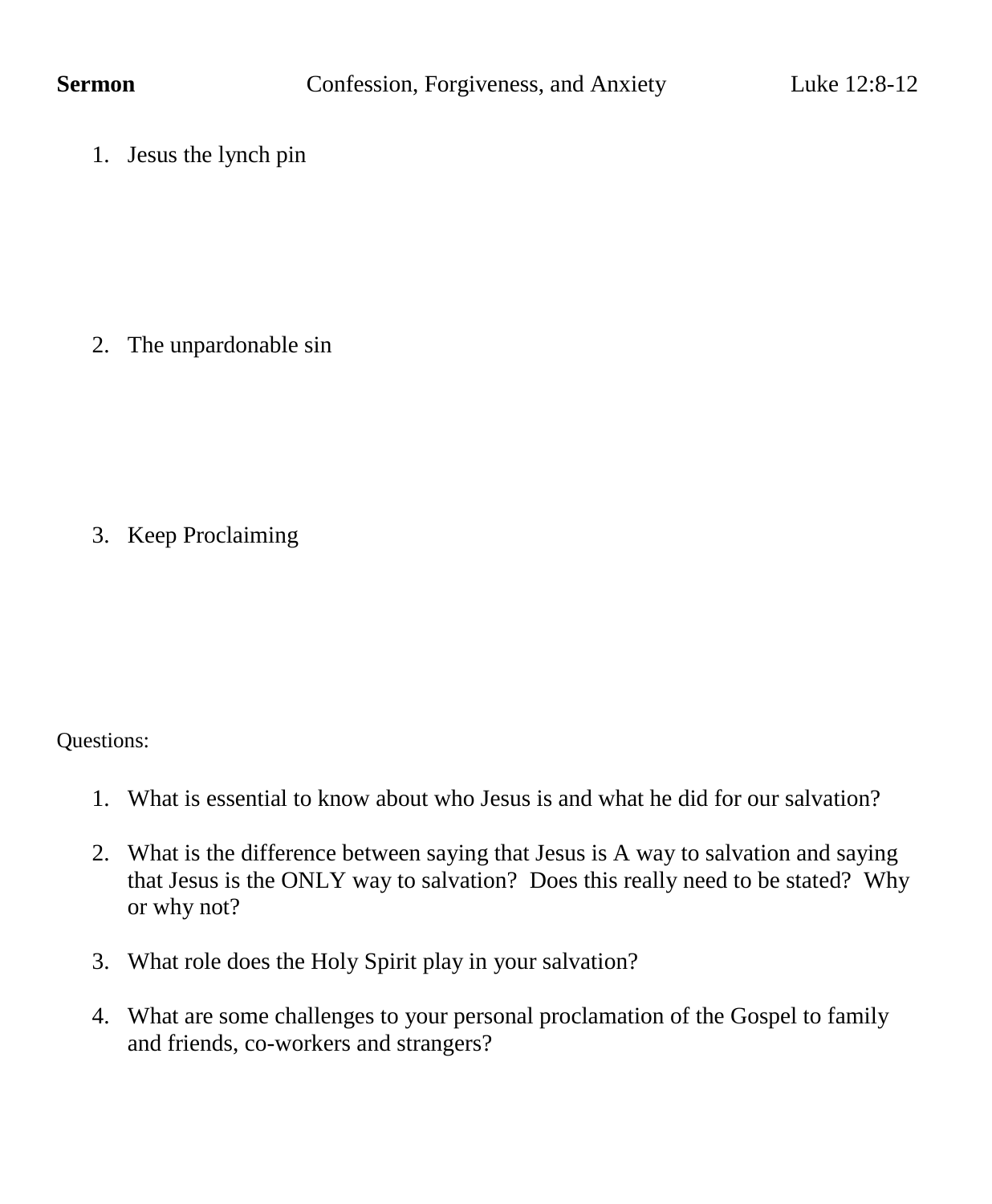#### **\*Hymn of Response** *<i>Jesus Paid It All* **<b>Constant Constant Constant** No. 308

I hear the Savior say, "Your strength indeed is small, child of weakness, watch and pray, find in me, your all in all."

## **REFRAIN: Jesus paid it all, all to him I owe; sin had left a crimson stain, he washed it white as snow.**

Lord, now indeed I find your power, and yours alone, can change the leper's spots, and melt the heart of stone. **REFRAIN**

For nothing good have I whereby your grace to claim-- I'll wash my garments white in the blood of Calv'ry's Lamb. **REFRAIN**

And when, before the throne, I stand in him complete, "Jesus died my soul to save," my lips shall still repeat. **REFRAIN**

Hymns from *Trinity Hymnal* used by permission of Great Commission Publications.

#### **\*Benediction**

#### **\*Gloria Patri** No. 735

Glory be to the Father, and to the Son, and to the Holy Ghost; as it was in the beginning, is now, and ever shall be, world without end. Amen, amen.

Hymns from *Trinity Hymnal* used by permission of Great Commission Publications.

**\*Postlude** *Selection by PM*

**\* Congregation:** Please stand as able.

**\* \* \* \* \* \* \* \***

**Intercessory Prayer** Andrew Gretzinger

**Piano Paige Mecyssine**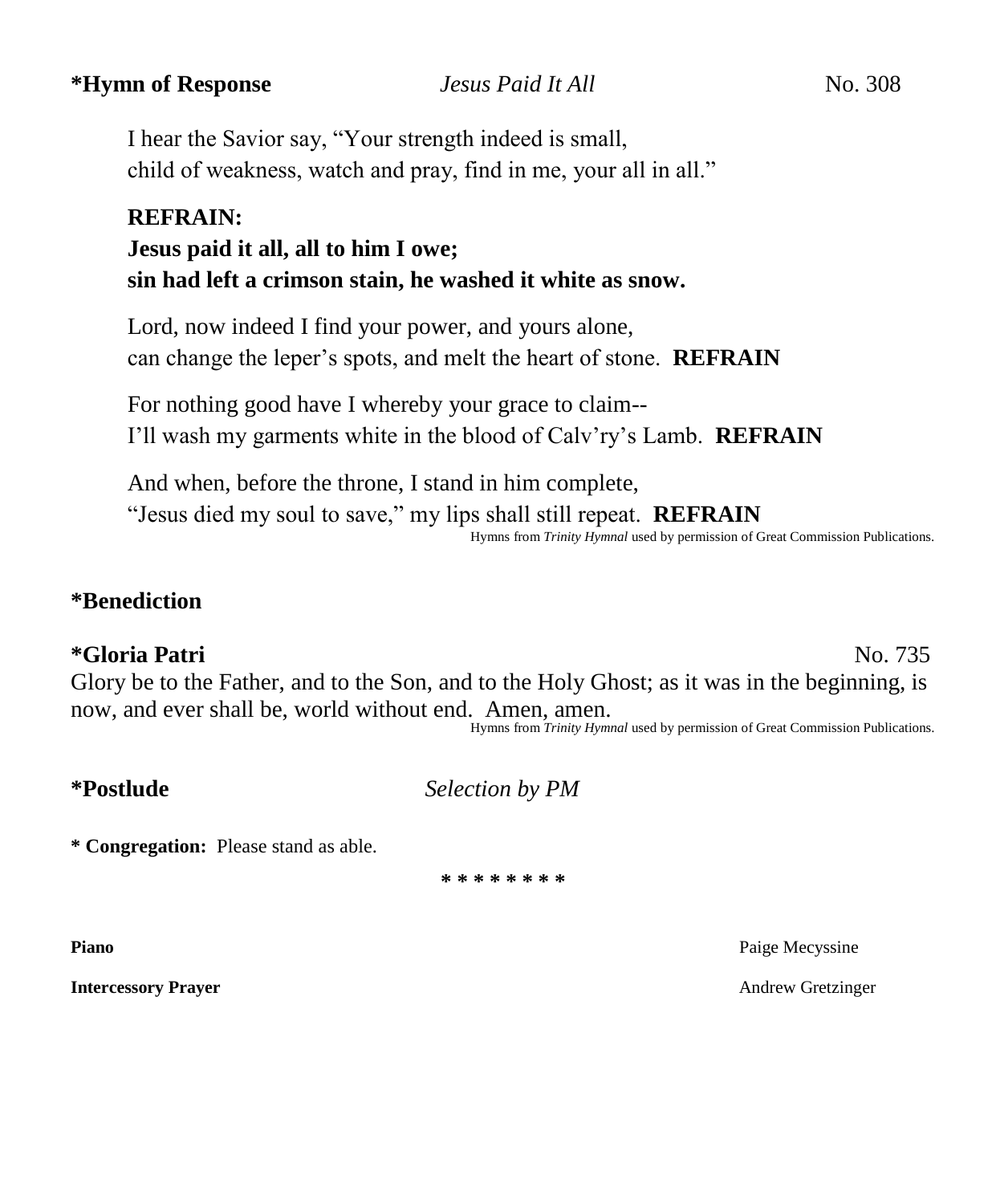# **Weekly Calendar**

| <b>DATE</b>      | TIME              | <b>EVENT</b>                                                                                            |
|------------------|-------------------|---------------------------------------------------------------------------------------------------------|
| <b>SUN 4/11</b>  | 9:00 AM           | <b>Opening Exercises &amp; Sunday School</b><br>(New Members & Kingdom of God)                          |
|                  | 10:30 AM          | <b>Worship Service- LORD'S SUPPER</b><br>(available YouTube & Facebook)                                 |
| <b>FRI</b> 4/16  | $6:00 \text{ PM}$ | <b>Gretzinger Care Group</b>                                                                            |
| <b>SAT 4/17</b>  | 9-Noon            | <b>Wheelchair Drive</b>                                                                                 |
| <b>SUN 4/18</b>  | 7:00 AM           | <b>Opening Exercises &amp; Sunday School</b><br>(New Members & Kingdom of God)                          |
|                  | 10:30 AM          | <b>Worship Service</b> (available YouTube & Facebook)<br><b>Evening Prayer Meeting (Missions Focus)</b> |
| <b>TUES 4/20</b> | 1:00 PM           | <b>Senior Care Group</b>                                                                                |
| <b>SAT 4/24</b>  | 9-Noon            | <b>Wheelchair Drive</b>                                                                                 |
|                  | 4-6 PM            | <b>Megan's Baby Shower</b>                                                                              |

# **Serving the Lord**

|                          | 4/11       | 4/18      | 4/25      | 5/2       |
|--------------------------|------------|-----------|-----------|-----------|
|                          |            |           |           |           |
| <b>AM Nursery</b>        | Ashley     | Lorrie    | Kathleen  | Yon       |
| <b>Greeters</b>          | N/A        | N/A       | N/A       | N/A       |
| <b>Treats</b>            | N/A        | N/A       | N/A       | N/A       |
| Serve/Cleanup            | N/A        | N/A       | N/A       | N/A       |
| <b>Audio</b>             | В.         | J. Martin | B. Schoon | B. Schoon |
|                          | Armstrong  |           |           |           |
| <b>Elder of the Week</b> | Gretzinger | Hrivnak   | Nelson    | Lindborg  |
| Deacon of the            | Jason      | Matt      | Jim       | Jason     |
| Week                     |            |           |           |           |
| <b>Communion</b>         | 4/11       | N/A       | N/A       | 3/2       |
| <b>Prep</b>              | Nelson     |           |           | Hrivnak   |